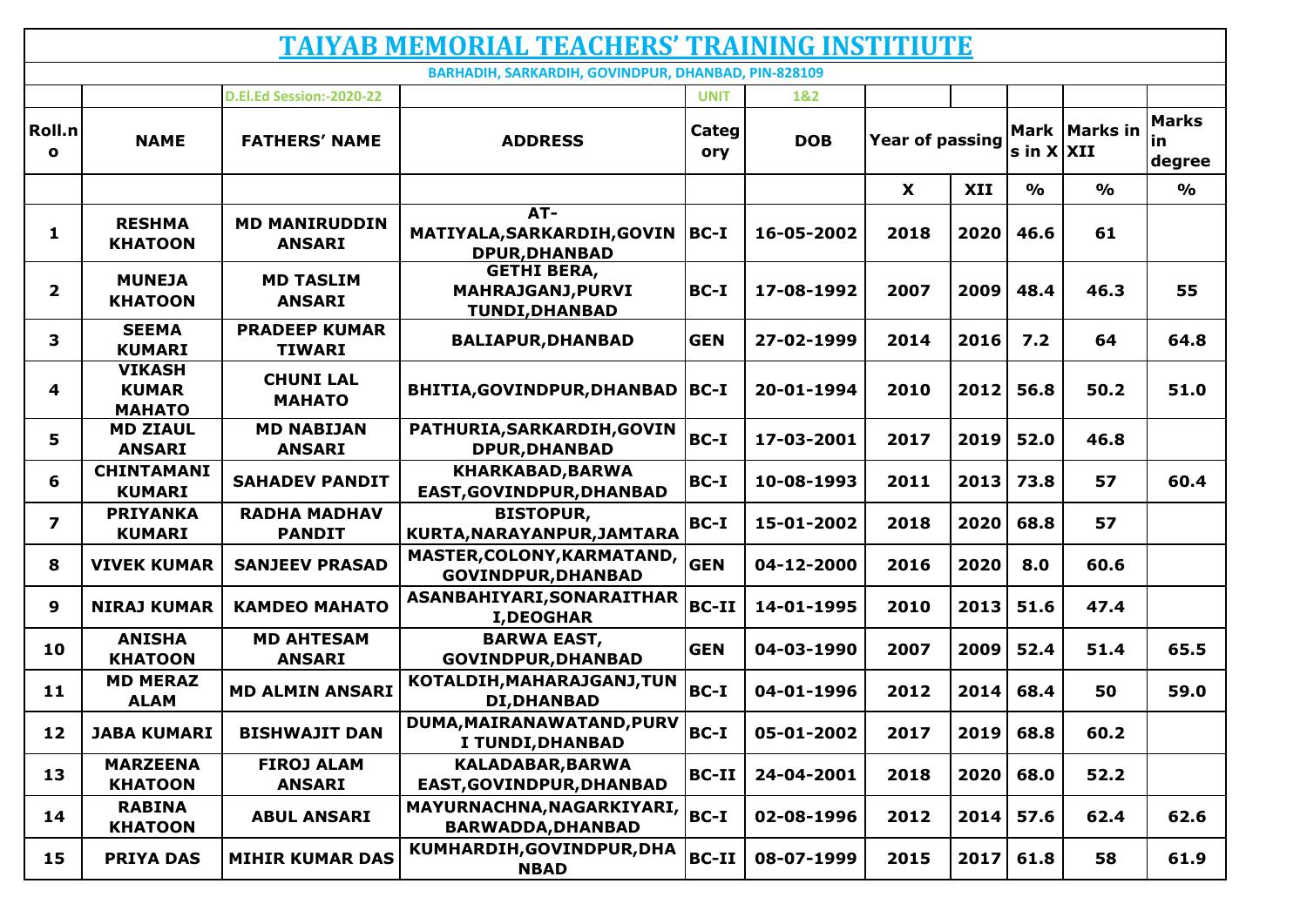| <b>FIRDOUS</b><br><b>JAHAN</b>       | <b>MD SAJJAD SALIM</b><br><b>ANSARI</b>                                                          | <b>DHANBAD</b>                                              |               | 09-06-1999                                                                                                                                                         | 2015 | 2017 | 66.0 | 45.2                                                                                      |      |
|--------------------------------------|--------------------------------------------------------------------------------------------------|-------------------------------------------------------------|---------------|--------------------------------------------------------------------------------------------------------------------------------------------------------------------|------|------|------|-------------------------------------------------------------------------------------------|------|
| <b>MAMTA</b><br><b>KUMARI</b>        | <b>BIRENDRA KUMAR</b><br><b>SINGH</b>                                                            | JAY PRAKASH NAGAR, GALI NO.<br>10, DHANBAD                  |               | 10-06-1999                                                                                                                                                         | 2014 |      | 64.8 | 56                                                                                        |      |
| <b>MANJURA</b><br><b>MUDI</b>        | <b>UTTAM KUMAR</b><br><b>MUDI</b>                                                                | KORIA, CHANDANKIARY, BOKAR<br>O                             | <b>BC-II</b>  | 21-11-1991                                                                                                                                                         | 2006 | 2008 | 55.6 | 50.2                                                                                      | 57.0 |
| <b>KUMAR</b><br><b>MALIATO</b>       | <b>RAMKISHAN</b><br><b>MAHATO</b>                                                                | <b>RIVER SIDE</b><br>SUDAMDIH, BASTI, DHANBAD               | <b>BC-II</b>  | 25-02-1996                                                                                                                                                         | 2011 | 2013 | 8.0  | 86.6                                                                                      |      |
| <b>ASHMITA</b><br><b>KUMARI</b>      | <b>RAM LAKHAN RAM</b>                                                                            | <b>SUDAMDIH MAIN</b><br>COLONY, Q.NO. T/III-<br>33, DHANBAD |               | 29-10-1985                                                                                                                                                         | 2005 | 2007 | 42.6 | 52.6                                                                                      | 50.0 |
| <b>USMAN GHANI</b><br><b>NOORAIN</b> | <b>MD KALAMUL</b><br><b>HAQUE</b>                                                                | <b>GADDI MOHALLA, NAYA</b><br><b>BAZAR, DHANBAD</b>         | <b>BC-I</b>   | 15-02-2000                                                                                                                                                         | 2014 | 2016 | 8.8  | 70.0                                                                                      | 74.0 |
| <b>ASHA KUMARI</b>                   | <b>PAWAN KUMAR</b><br><b>MAHATO</b>                                                              | <b>BALIAPUR, DHANBAD</b>                                    | BC-I          | 15-06-1987                                                                                                                                                         | 2002 | 2004 | 59.3 | 54.6                                                                                      | 52.0 |
|                                      | <b>MATHAN SOREN</b>                                                                              | <b>HANS VIHAR</b><br>COLONY, BARTAND, DHANBAD               |               | 24-11-1992                                                                                                                                                         | 2012 | 2014 | 49.0 | 50.8                                                                                      | 53.2 |
| <b>MD ASIF</b><br><b>ANSARI</b>      | <b>MD NAYEEM</b><br><b>ANSARI</b>                                                                | <b>NEW</b><br><b>BAD</b>                                    |               | 15-12-1999                                                                                                                                                         | 2014 |      | 10.0 | 90.8                                                                                      |      |
| <b>FULCHAND</b><br><b>TUDU</b>       | <b>BIJAY TUDU</b>                                                                                | TILABANI, BARDOHI, GOVINDPU<br><b>R,DHANBAD</b>             |               | 11-09-1999                                                                                                                                                         | 2015 |      | 68.2 | 65.8                                                                                      |      |
| <b>ARJUN TUDU</b>                    | <b>DASHRATH TUDU</b>                                                                             | GARGARO, BARDOHI, GOVINDPU<br><b>R,DHANBAD</b>              |               | 01-11-1998                                                                                                                                                         | 2015 |      |      | 48.0                                                                                      |      |
| <b>SONALI</b><br><b>KUMARI</b>       | <b>RAMLAL RAJAK</b>                                                                              | RAMPUR, MAHARAJGANJ, DHAN<br><b>BAD</b>                     |               | 18-01-2002                                                                                                                                                         | 2016 |      | 63.0 | 53.4                                                                                      |      |
| <b>MINA</b><br><b>HEMBRAM</b>        | <b>SITA RAM</b><br><b>HEMBRAM</b>                                                                | GARGARO, BARDOHI, GOVINDPU<br><b>R,DHANBAD</b>              |               | 23-07-1988                                                                                                                                                         | 2006 | 2008 | 52.0 | 46.2                                                                                      | 49.5 |
| <b>SHAMIMA</b><br><b>KHATOON</b>     | <b>AHMAD HUSSAIN</b><br><b>ANSARI</b>                                                            | SHIVPUR, SARKARDIH, GOVIND<br><b>PUR, DHANBAD</b>           |               | 25-05-1994                                                                                                                                                         | 2012 |      | 47.4 | 56.6                                                                                      | 49.6 |
| <b>MD AYUB</b><br><b>ANSARI</b>      | <b>MD TAIYAB</b><br><b>ANSARI</b>                                                                | PATHURIA, SARKARDIH, GOVIN<br>DPUR, DHANBAD                 | <b>BC-I</b>   | 07-10-1989                                                                                                                                                         | 2004 | 2006 | 50.4 | 52.6                                                                                      | 56.0 |
| <b>ANISHA</b><br><b>TABASSUM</b>     | <b>SIKANDAR KHAN</b>                                                                             | <b>HATIA ROAD,</b><br><b>BALIAPUR, DHANBAD</b>              |               | 29-07-1992                                                                                                                                                         | 2007 |      |      | 60.8                                                                                      | 50.8 |
| <b>RANJAN</b>                        | <b>DWARIKA PRASAD</b><br><b>MAHATO</b>                                                           | KHAMARCHAK, MOHANABANK, B<br><b>INDAPATHAR, JAMTARA</b>     |               | 04-09-1996                                                                                                                                                         | 2012 | 2015 | 9.4  | 58.6                                                                                      |      |
| <b>RAHMAN</b>                        | <b>MD LUKMAN</b>                                                                                 | SARKARDIH, GOVINDPUR, DHAN<br><b>BAD</b>                    |               | 06-09-1998                                                                                                                                                         | 2013 |      |      | 64.4                                                                                      | 56.6 |
| <b>SANDEEP</b><br><b>KUMAR</b>       | <b>SUDHIR KUMAR</b><br><b>SINGH</b>                                                              | RANIGANJ, DIWANTOLLA, MERI<br>GANJ, ARARIA, BIHAR           | <b>GEN</b>    | 17-09-1994                                                                                                                                                         | 2010 |      | 7.8  | 77.2                                                                                      |      |
|                                      | <b>FRADEEP</b><br><b>ANITA KUMARI</b><br><b>RANESH</b><br><del>mď fR2ĽUrc</del><br><b>ANCADI</b> |                                                             | <b>DARGAH</b> | TOLA, JANGALPUR, GOVINDPUR,  BC-I<br><b>GEN</b><br>lsc<br>lst<br>ISLAMPUR, PANDERPALA, DHAN GEN<br>lst<br>lsт<br>lsc<br>lst<br>BC-I<br><b>GEN</b><br>BC-II<br>BC-I |      |      |      | 2016<br>2016<br>2018<br>$2018$ 67.2<br>2018<br>2014<br>$2009$ 65.6<br>$2016$ 77.2<br>2013 |      |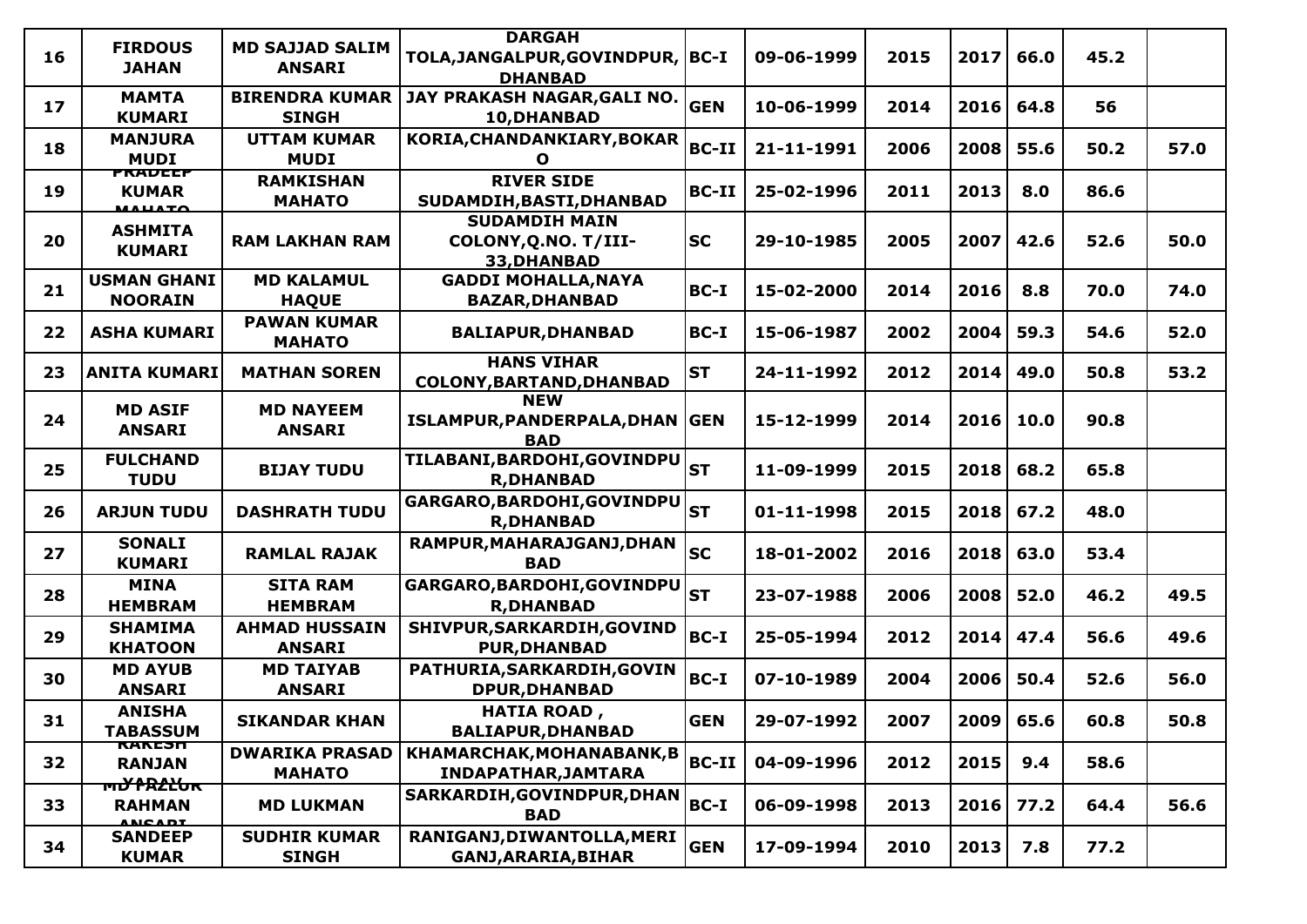| 35 | <b>SEEMA</b><br><b>KUMARI</b>                  | <b>SUDHIR KUMAR</b><br><b>SINGH</b> | <b>BARA</b><br>PANCHGHAR, JIRWABARI, SAHI<br><b>BGANJ</b>               | <b>GEN</b> | 14-02-1991 | 2006 | 2008      | 58.5 | 70.5 | 63.8 |
|----|------------------------------------------------|-------------------------------------|-------------------------------------------------------------------------|------------|------------|------|-----------|------|------|------|
| 36 | <b>SAHIL PERWEZ</b>                            | <b>SOHRAB AHMAD</b>                 | <b>RAHMAT</b><br><b>GANJ, POLYTECHNIC, BANK</b><br><b>MORE, DHANBAD</b> | <b>GEN</b> | 30-05-1997 | 2013 | 2016      | 56.6 | 68   | 55.5 |
| 37 | <b>PUJA PRIYA</b>                              | <b>ARUN KUMAR</b><br><b>MEHTA</b>   | <b>NEW KARMIK</b><br>NAGAR, ISM, DHANBAD                                | <b>GEN</b> | 13-10-1998 | 2014 | 2016      | 65.6 | 56.8 |      |
| 38 | <b>NAMITA</b><br><b>KUMARI</b>                 | <b>KARTIK MAHATO</b>                | CHANDKUIYA, AMTAL, TISRA, DH<br><b>ANBAD</b>                            | BC-I       | 13-07-1991 | 2007 | 2009      | 63.4 | 57.2 | 50.2 |
| 39 | <b>LAXMI KUMARI</b>                            | <b>JETHU MAHATO</b>                 | <b>BELGARIA,</b><br><b>BALIAPUR, DHANBAD</b>                            | BC-I       | 17-11-1998 | 2015 | 2017      | 74.8 | 61.6 | 62.3 |
| 40 | <b>METHULA</b><br><b>KUMARI</b>                | <b>NIRANJAN</b><br><b>MAHATO</b>    | <b>BELGARIA,</b><br><b>BALIAPUR, DHANBAD</b>                            | $BC-I$     | 14-09-1999 | 2015 | 2017      | 71.6 | 62.4 | 61.7 |
| 41 | <b>SWETA LINDA</b>                             | <b>GEORGE LINDA</b>                 | <b>ORAON</b><br>BATI, HESAG, HATIA, RANCHI                              | <b>ST</b>  | 28-02-1999 | 2017 | 2019      | 50.8 | 51   |      |
| 42 | <b>SONY KUMARI</b>                             | <b>MADAN RAJAK</b>                  | KURUMBA, DUGRA, BOKARO                                                  | <b>SC</b>  | 22-04-1994 | 2009 | 2012      | 70.8 | 52.4 | 64.4 |
| 43 | <b>ANJANA</b><br><b>KUMARI</b>                 | <b>KHAGPATI</b><br><b>MAHATO</b>    | <b>BELGARIA,</b><br><b>BALIAPUR, DHANBAD</b>                            | BC-I       | 26-11-1997 | 2013 | 2015      | 63.2 | 51.4 | 62.8 |
| 44 | <b>SHILPI</b><br><b>MONDAL</b>                 | <b>KAJAL MONDAL</b>                 | BHALSUNDA.GUNDLIPAHARI,JA<br>MTARA,                                     | BC-I       | 08-10-1992 | 2008 | 2010      | 61.8 | 50.4 | 52.3 |
| 45 | <b>KAILASH</b><br><b>DUTTA</b>                 | <b>GANESH DUTTA</b>                 | LOKNIA, PABIA, NARAYANPUR, J<br><b>AMTARA</b>                           | BC-I       | 14-02-1995 | 2011 | 2014      | 43.0 | 54.2 | 57.6 |
| 46 | <b>ANAND DEY</b>                               | <b>MADHUSUDAN DEY</b>               | LOKNIA, PABIA, NARAYANPUR, J<br><b>AMTARA</b>                           | BC-I       | 16-01-1994 | 2010 | 2013      | 58.6 | 54   | 58.5 |
| 47 | <b>AFSANA</b><br><b>KHATOON</b>                | <b>MAHBOOB ANSARI</b>               | KUNDELWADAH, TARATAND, GIR<br><b>IDIH</b>                               | $BC-I$     | 02-03-1992 | 2008 | 2011      | 64.8 | 64.2 |      |
| 48 | <b>CHINTA DUTTA</b>                            | <b>GOBIND DUTTA</b>                 | LOKNIA, PABIA, NARAYANPUR, J<br><b>AMTARA</b>                           | $BC-I$     | 05-01-1989 | 2006 | 2010      | 54   | 49.4 | 51.8 |
| 49 | <b>MAMONI</b><br><b>GHOSH</b>                  | <b>SITARAM GHOSH</b>                | DALABOR, NALA, JAMTARA                                                  | $BC-I$     | 15-02-2000 | 2016 | 2018      | 76.6 | 68.8 |      |
| 50 | <b>ROHIT KUMAR</b><br><b>MANDAL</b>            | <b>GOPI MANDAL</b>                  | JHILUWA, DEWALWARI, NARAYA<br>NPUR, JAMTARA                             | $BC-I$     | 13-03-1990 | 2007 | 2011      | 68   | 45.6 |      |
| 51 | <b>SOURAV</b><br><b>KUMAR</b><br><b>MANDAL</b> | <b>LAL BIHARI</b><br><b>MANDAL</b>  | <b>KANCHAN</b><br>PUR, DHARIO, MOHUBANI, GOVI   BC-I<br>NDPUR, DHANBAD  |            | 07-06-000  | 2016 | 2018 51.4 |      | 51.4 |      |
| 52 | <b>TAPAS</b><br><b>MANDAL</b>                  | <b>KINKER MANDAL</b>                | KORIYATAND, BARWADDA, KALY BC-I<br><b>ANPUR, DHANBAD</b>                |            | 10-01-1996 | 2013 | 2016      | 58.0 | 48.4 |      |
| 53 | <b>MD KMRAN</b><br><b>ARFIN</b>                | <b>MD MINHAJUL</b><br><b>ARFIN</b>  | <b>GAFFAR COLONY, NEW AZAD</b><br>NAGAR, BHULI ROAD, DHANBAD            | <b>GEN</b> | 24-12-1992 | 2007 | 2009      | 63.8 | 61.2 | 60.1 |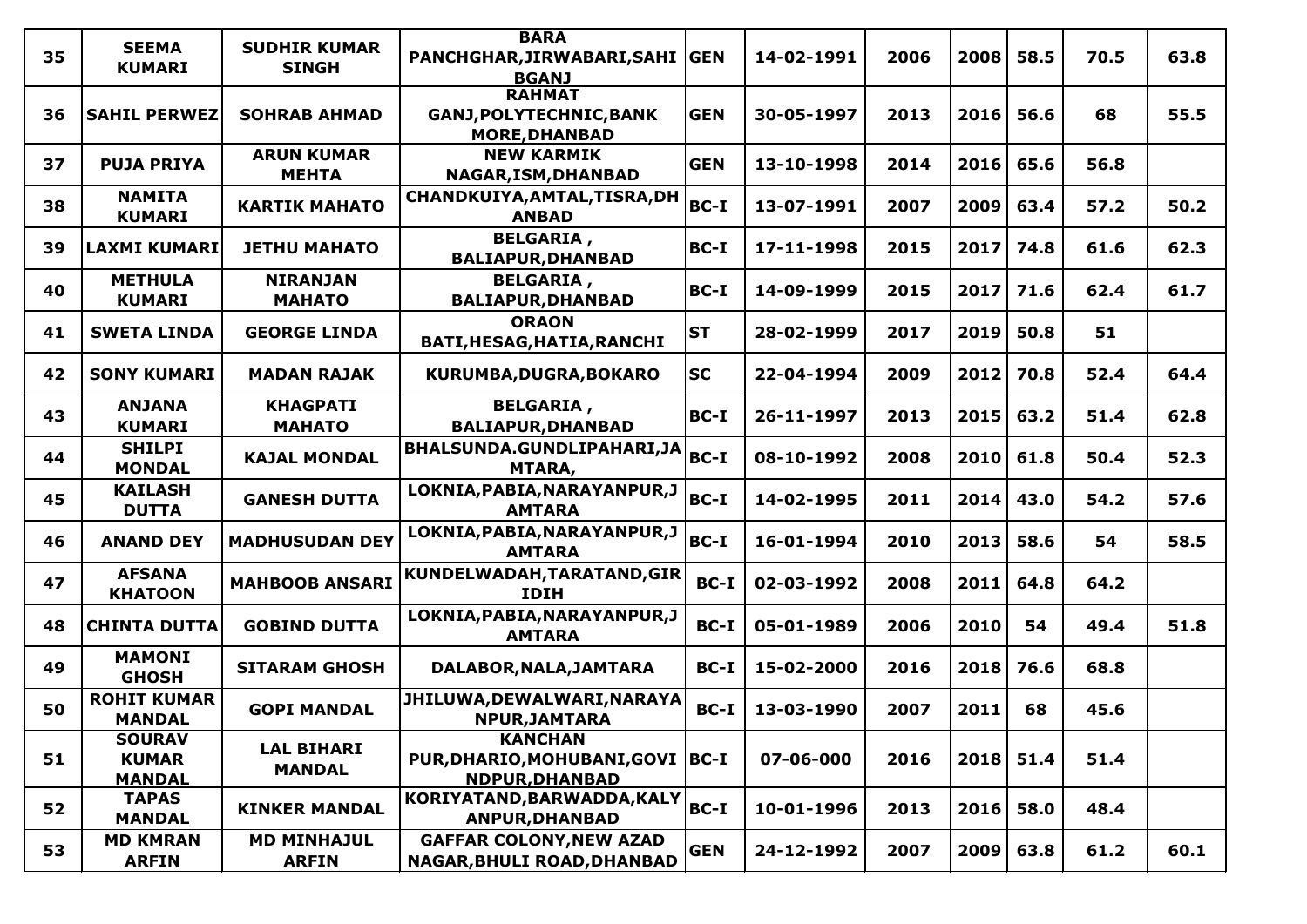| 54 | <b>ARSAD SAYEED</b>                | <b>AZIZ HUSSAIN</b><br><b>ANSARI</b>   | KADAIYAN, KESHKA, TUNDI, DHA<br><b>NBAD</b>                  | <b>BC-I</b>  | 07-08-2000 | 2015 | 2018 | 69.6 | 55.2 |      |
|----|------------------------------------|----------------------------------------|--------------------------------------------------------------|--------------|------------|------|------|------|------|------|
| 55 | <b>HEDAR ALI</b>                   | <b>ASGAR ALI</b>                       | <b>BAJRAPARA</b>                                             | $BC-I$       | 20-03-1994 | 2010 | 2012 | 62.6 | 56.4 | 60.9 |
| 56 | <b>RM KUMAR</b><br><b>DAN</b>      | <b>SIDDHESHWAR</b><br><b>DAN</b>       | MATRANAWATAND, PURVI<br>TUNDI, GOVINDPUR, DHANBAD            | BC-I         | 10-05-1992 | 2007 | 2010 | 62.0 | 45.8 | 49.8 |
| 57 | <b>BASANT</b><br><b>RAKSHIT</b>    | <b>SUBHASH RAKSHIT</b>                 | MAJRANAWATAND, PURVITUND<br><b>I, DHANBAD</b>                | <b>BC-I</b>  | 11-04-1997 | 2013 | 2015 | 53.2 | 55.6 | 54.3 |
| 58 | <b>RABINDRA</b><br><b>KISHORE</b>  | <b>KARMU RABIDAS</b>                   | KHILKANALI, BHITIA, GOVINDP<br><b>UR, DHANBAD</b>            | lsc          | 18-10-1995 | 2010 | 2013 | 59.2 | 47.4 |      |
| 59 | <b>MANOJ KUMAR</b>                 | <b>NITAI CHANDRA</b><br><b>RAVIDAS</b> | H.N.54, BENAGORIA, NIRSA, DHA<br><b>NBAD</b>                 | <b>SC</b>    | 07-08-1989 | 2006 | 2009 | 65.6 | 51.8 |      |
| 60 | <b>SANJEET</b><br><b>KUMAR DAN</b> | <b>MIHIR CHANDRA</b><br><b>DAN</b>     | MAIRANAWATAND, PURVI<br>TUNDI, GOVINDPUR, DHANBAD            | BC-I         | 12-08-1991 | 2006 | 2009 | 45.0 | 48.2 | 50.3 |
| 61 | <b>KHIL KUMAR</b><br><b>DAN</b>    | <b>RAMSEWAK DAN</b>                    | MAIRANAWATAND, PURVI<br>TUNDI, GOVINDPUR, DHANBAD            | BC-I         | 12-06-1991 | 2006 | 2009 | 67.6 | 60   |      |
| 62 | <b>SANA NAZ</b>                    | <b>MD SHAMSUL</b><br><b>KHAN</b>       | <b>RANI TALA, KULTI, WEST</b><br><b>BENGAL</b>               | <b>GEN</b>   | 22-07-1992 | 2008 | 2010 | 52.6 | 60.4 | 67.3 |
| 63 | <b>SAKSHI PAUL</b>                 | <b>SAPAN KUMAR SEN</b>                 | MOHULBANA, JAMA, DUMKA,                                      | <b>GEN</b>   | 21-07-1999 | 2014 | 2016 | 53.6 | 60.4 |      |
| 64 | <b>PANKAJ</b><br><b>KUMAR DAS</b>  | <b>SADANANDA DAS</b>                   | <b>GORAI</b><br>NALA, SAHAROAL, MIHIJAM, JAM   BC-I<br>TARA, |              | 23-02-2000 | 2018 | 2020 | 54.2 | 57.8 |      |
| 65 | <b>MD TAYYAB</b><br><b>ANSARI</b>  | <b>MD TAISIRUDDIN</b><br><b>ANSARI</b> | KHESMI MAHARAJGANJ, PURVI<br><b>TUNDI, DHANBAD</b>           | BC-I         | 12-03-1991 | 2010 | 2012 | 73.0 | 50.6 | 57.3 |
| 66 | <b>NOOR JAHAN</b>                  | <b>MD SHAMSUL</b><br><b>KHAN</b>       | <b>RANI TALA, KULTI, WEST</b><br><b>BENGAL</b>               | <b>GEN</b>   | 18-07-1995 | 2011 | 2013 | 66.0 | 53   |      |
| 67 | <b>RUCHI</b><br><b>KUMARI</b>      | <b>RAMA KANT</b><br><b>SHARMA</b>      | <b>RAGHUNATH</b><br>NAGAR, DHANSAR, DHANBAD                  | <b>GEN</b>   | 2711-1996  | 2012 | 2014 | 6.8  | 66.4 | 76.3 |
| 68 | <b>PRIYANKA</b><br><b>KUMARI</b>   | <b>SURESH YADAV</b>                    | <b>NEW BISHNUPUR,'B'</b><br>POLYTECHNIC, DHANBAD             | $BC-II$      | 19-08-1995 | 2011 | 2013 | 68.8 | 46.4 | 49.7 |
| 69 | <b>RINA RAY</b>                    | <b>SURESH RAY</b>                      | BARAGHARIA, SITAMURI, BINDA<br>PATHAR, JAMTARA               | <b>BC-II</b> | 11-04-2000 | 2016 | 2018 | 53.2 | 46.8 | 63.9 |
| 70 | <b>BABITA</b><br><b>KUMARI</b>     | <b>ASHUTOSH</b><br><b>HANSDA</b>       | BARHADIH, SARKARDIH, GOVIN<br><b>DPUR, DHANBAD</b>           | <b>ST</b>    | 12-03-1997 | 2012 | 2014 | 58.0 | 51.8 | 51.9 |
| 71 | <b>JYOTIKA</b><br><b>RATNA</b>     | <b>RAM BILASH JHA</b>                  | QNO.63, HOUSING<br><b>COLONY, DHANBAD</b>                    | <b>GEN</b>   | 18-06-1985 | 2002 | 2004 | 46.5 | 50.0 | 49.0 |